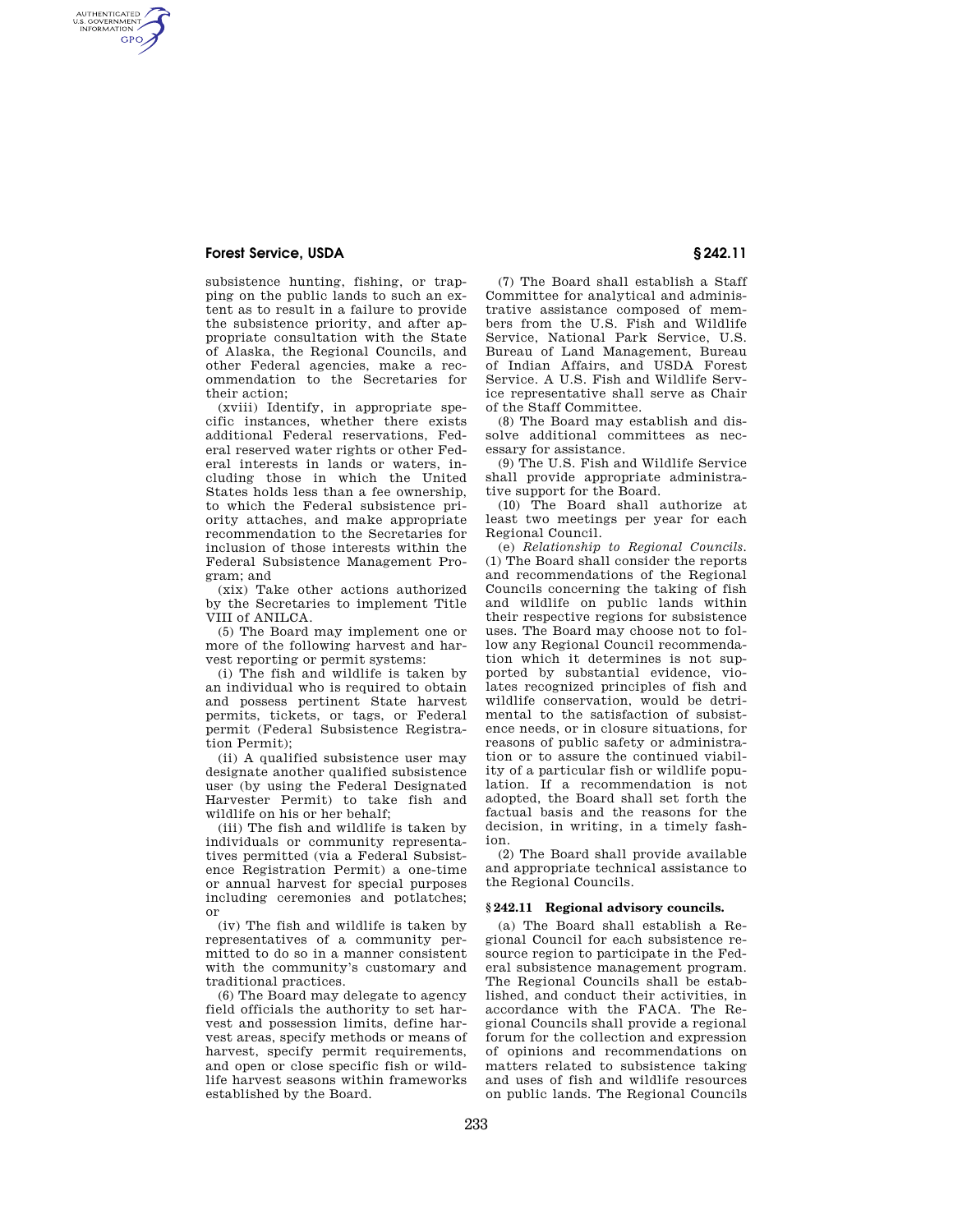## **§ 242.11 36 CFR Ch. II (7–1–10 Edition)**

shall provide for public participation in the Federal regulatory process.

(b) *Establishment of Regional Councils; membership.* (1) The Secretaries, based on Board recommendation, will establish the number of members for each Regional Council. To ensure that each Council represents a diversity of interests, the Board will strive to ensure that 70 percent of the members represent subsistence interests within a region and 30 percent of the members represent commercial and sport interests within a region. The portion of membership that represents the commercial and sport interests shall include, where possible, at least one representative from the sport community and one representative from the commercial community. A Regional Council member must be a resident of the region in which he or she is appointed and must be knowledgeable about the region and subsistence uses of the public lands therein. The Board will accept nominations and make recommendations to the Secretaries for membership on the Regional Councils. In making their recommendations, the Board will identify the interest(s) the applicants propose to represent on the respective Regional Councils. The Secretary of the Interior with the concurrence of the Secretary of Agriculture will make the appointments to the Regional Councils.

(2) Regional Council members shall serve 3-year terms and may be reappointed. Initial members shall be appointed with staggered terms up to 3 years.

(3) The Chair of each Regional Council shall be elected by the applicable Regional Council, from its membership, for a 1-year term and may be reelected.

(c) *Powers and Duties.* (1) The Regional Councils are authorized to:

(i) Hold public meetings related to subsistence uses of fish and wildlife within their respective regions, after the Chair of the Board or the designated Federal Coordinator has called the meeting and approved the meeting agenda;

(ii) Elect officers;

(iii) Review, evaluate, and make recommendations to the Board on proposals for regulations, policies, management plans, and other matters relating to the subsistence take of fish and wildlife under the regulations in this part within the region;

(iv) Provide a forum for the expression of opinions and recommendations by persons interested in any matter related to the subsistence uses of fish and wildlife within the region;

(v) Encourage local and regional participation, pursuant to the provisions of the regulations in this part in the decisionmaking process affecting the taking of fish and wildlife on the public lands within the region for subsistence uses;

(vi) Prepare and submit to the Board an annual report containing—

(A) An identification of current and anticipated subsistence uses of fish and wildlife populations within the region;

(B) An evaluation of current and anticipated subsistence needs for fish and wildlife populations from the public lands within the region;

(C) A recommended strategy for the management of fish and wildlife populations within the region to accommodate such subsistence uses and needs related to the public lands; and

(D) Recommendations concerning policies, standards, guidelines, and regulations to implement the strategy;

(vii) Appoint members to each Subsistence Resource Commission within their region in accordance with the requirements of Section 808 of ANILCA;

(viii) Make recommendations on determinations of customary and traditional use of subsistence resources;

(ix) Make recommendations on determinations of rural status;

(x) Make recommendations regarding the allocation of subsistence uses among rural Alaska residents pursuant to  $8242.17$ 

(xi) Develop proposals pertaining to the subsistence taking and use of fish and wildlife under the regulations in this part, and review and evaluate such proposals submitted by other sources;

(xii) Provide recommendations on the establishment and membership of Federal Advisory Committees.

(2) The Regional Councils shall:

(i) Operate in conformance with the provisions of FACA and comply with rules of operation established by the Board;